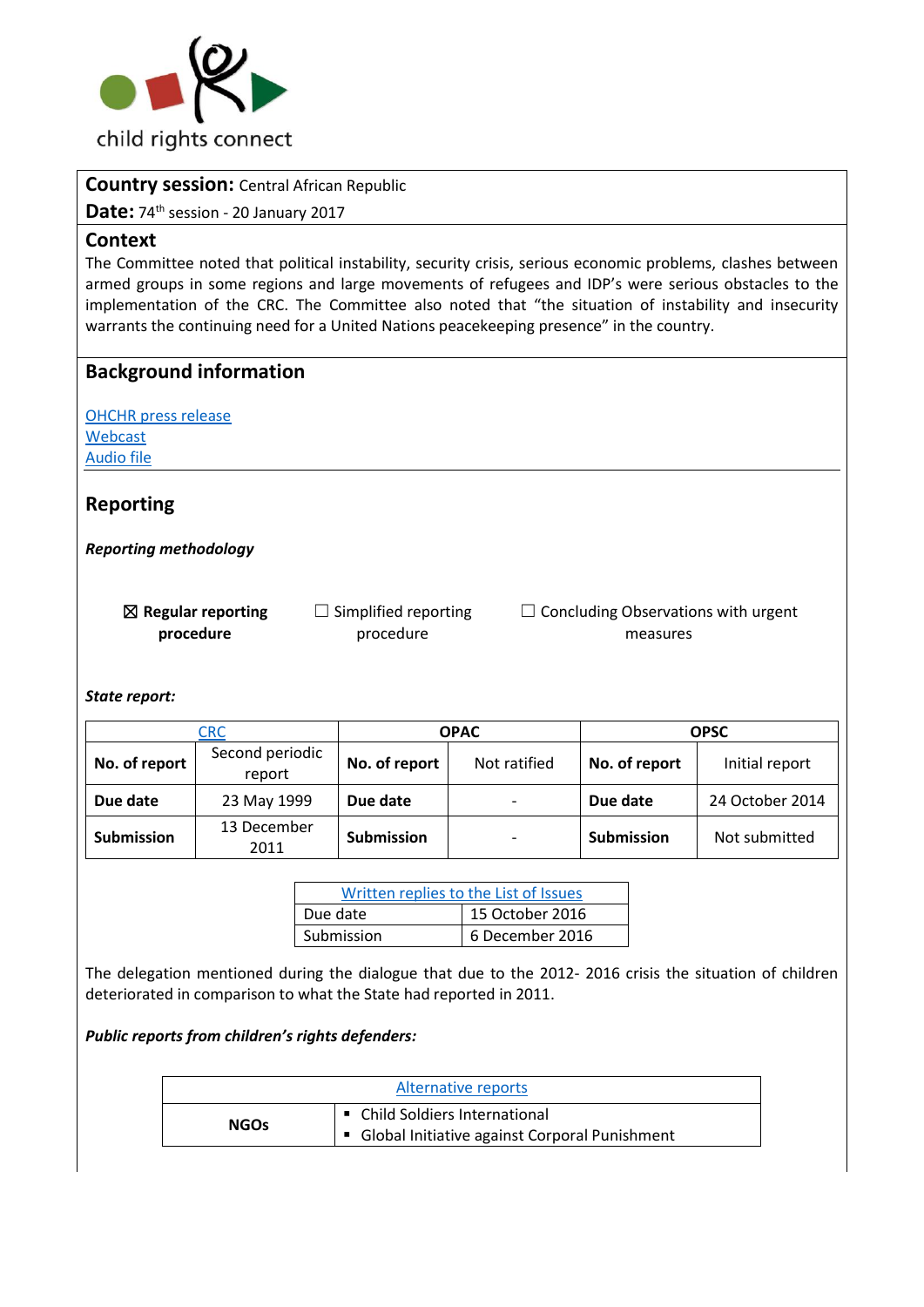

# **State delegation**

Large high level and Multisectoral delegation led by Ms. Virginie MBaïkoua, the Minister of Social Affairs & National Reconciliation. She was supported by a delegation consisting of the Minister of Justice & Human Rights as well as representatives and experts on Justice, Human Rights, Education and Family Welfare.

List of State delegation representatives on [OHCHR site](http://bit.ly/2mpk2b0) 

# **Committee's Task Force members**

| Name & Last Name         | Country       |
|--------------------------|---------------|
| <b>Bernard Gastaud</b>   | Monaco        |
| Kirsten SANDBERG         | Norway        |
| Suzanne AHO ASSOUMA      | Togo          |
| Wanderlino NOGUEIRA NETO | <b>Brazil</b> |
| José A.R. REYES          | Venezuela     |

### **Dialogue description:**

#### i. **Character of the dialogue**

The Committee found the dialogue constructive and dynamic. The delegation was open to discuss about political and technical obstacles and opportunities to implement the CRC.

#### ii. **General assessment made by the Committee**

The Committee welcomed the adoption of a new Constitution in 2016, the ratification of the OPSC in 2012, and the establishment in 2015 of the Special Criminal Court to investigate and judge the serious human rights violations occurring in the country. However, there are still pressing matters to tackle urgently to fully implement the CRC.

#### iii. **Main issues discussed**

- **Coordination and resources allocation:** The Committee pointed out the need to operationalize the National Child Protection Council, the institution in charge of implementing and monitoring the CRC. The Committee also raised its concerns about the lack of public budget for upholding children's rights and the State overreliance on international cooperation. The delegation said the government was willing to allocate budget and personnel to the National Child Protection Council.
- **Harmful practices:** Committee members expressed their serious concerns about the high rate of cases of forced marriage, FGM and corporal punishment, particularly in rural areas. The absence of legal ban and comprehensive prevention programs within communities was regretted. The delegation acknowledged the existence of these practices in the country and replied that during 2017 several campaigns will take place to promote a change in the mindset of the population.
- **Birth registration:** Committee members expressed their concerns regarding the extreme low rate of birth registration, the disparity between rural and urban areas in this regard, and the low awareness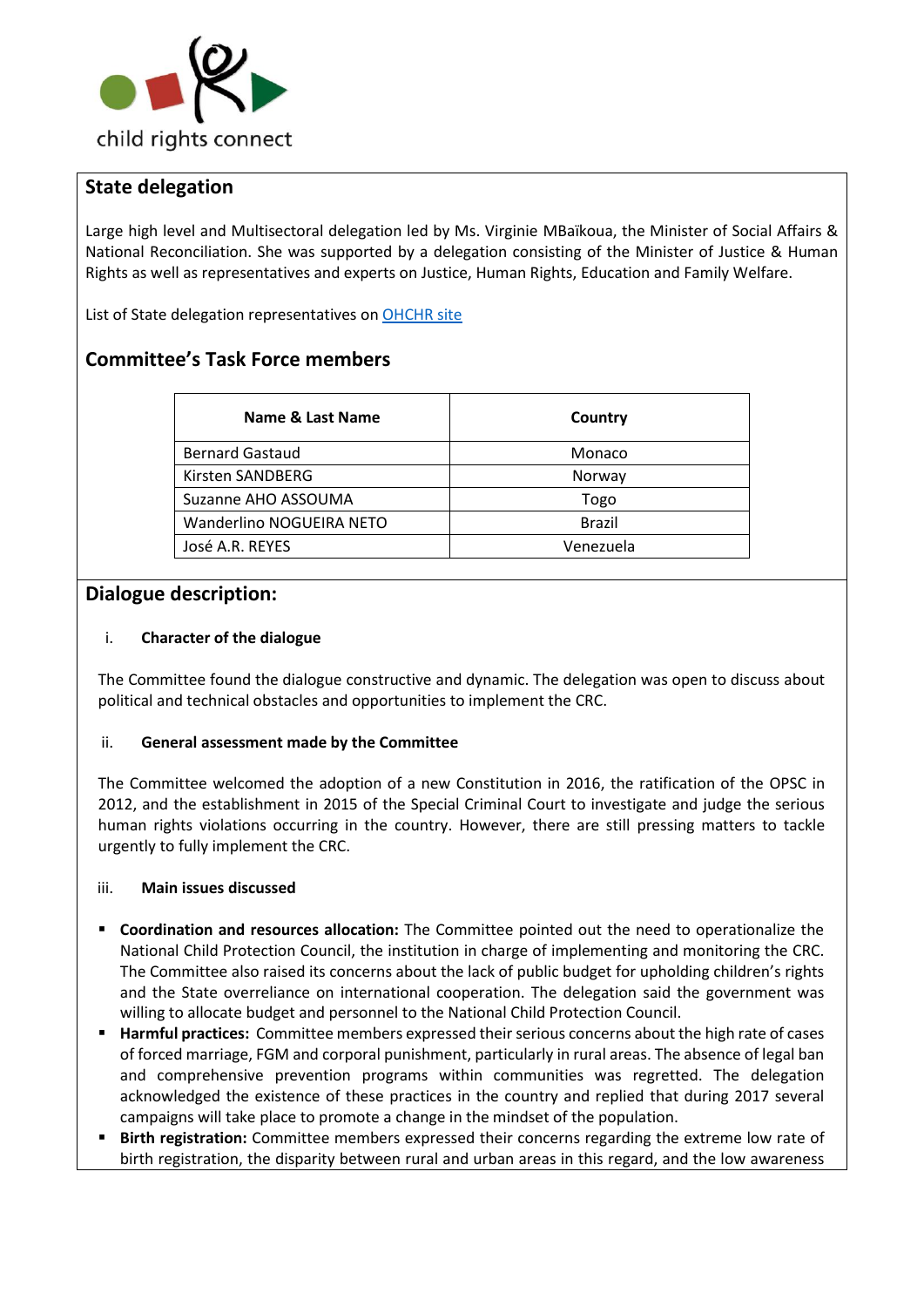

of population on the importance of registering their children at birth. The State is endeavoring to address this issue as it is a governmental priority enshrined in the Family Code.

- **Education:** The Committee was highly concerned about the flaws of the education system to ensure free and mandatory schooling for every child, including children with mental or physical disabilities, in both urban and rural areas. The head of delegation admitted that education was a fragile sector and presented the programs and activities that will be carried out jointly with UNICEF and the World Bank to address this issue.
- **Children in armed conflict**: Committee members expressed their serious concerns about the ongoing fighting between armed groups and the reported cases of child recruitment during the last outbreak of the war. The delegation highlighted this as a priority topic since the Bangui National Conference took place in 2015, where the government signed peace agreements with ten different armed groups.
- **Child labor:** The Committee was worried about the persistence and prevalence of the worst forms of child labor, especially in the mining and agriculture sectors, as well as the lack of harmonization between the minimum age of work at 14 and the age of compulsory school at 16. The State issued an official list of worst forms of child labor that should prevent exploitation.
- **Conflict-related sexual violence and abuse:** Committee members expressed their serious concerns about sexual violence and abuse cases against children committed by all parties of the conflict, including peacekeepers. The head of delegation stressed this is a high priority issue and stated that the Special Criminal Court was established to prosecute and convict the responsible of human rights violations, including cases of sexual violence and abuse.

## **Recommendations of the Committee**

In its [Concluding Observations,](http://tbinternet.ohchr.org/_layouts/treatybodyexternal/Download.aspx?symbolno=CRC%2fC%2fCAF%2fCO%2f2&Lang=en) the Committee regretted the limited application of its previous recommendations and suggested the State to give special attention to the following topics:

- **Policy and coordination:** The State should design and implement a clear public policy for children's rights as well as ensure sufficient technical, human and financial resources to the National Child Protection Council.
- **Non- discrimination:** The State should eradicate discrimination against children based on religion, gender, against pigmy children, albino children, Fulani children, children with disabilities, orphan children, children with HIW/AIDS, and children accused of witchcraft. A comprehensive awarenessraising program within communities, religious leaders and local chiefs should be conducted by the State to promote a change of mindset within the population.
- **Right to a name and nationality:** The State should ensure accessible and free birth registration to give legal identity to all children across the country, as well as develop awareness-raising campaigns with parents. National legislation should not provide penalties for parents registering children after the allowed one-month period.
- **Health:** The State should tackle the high infant and maternal mortality rate by ensuring access to health care and nutrition services in all regions, while conducting trainings to medical personnel. Mental health programs for children affected by armed conflict must be fostered. More resources are needed to strengthen the capacity of the health system.
- **Standard of living:** The State should undertake poverty reduction strategies for upholding children's rights in cooperation with the World Bank and the European Union.
- **Education:** The State should improve the quality of education and school infrastructure. It should provide free primary education for every child, increase the enrolment rates in primary education, and decrease dropouts at secondary school, especially for girls.